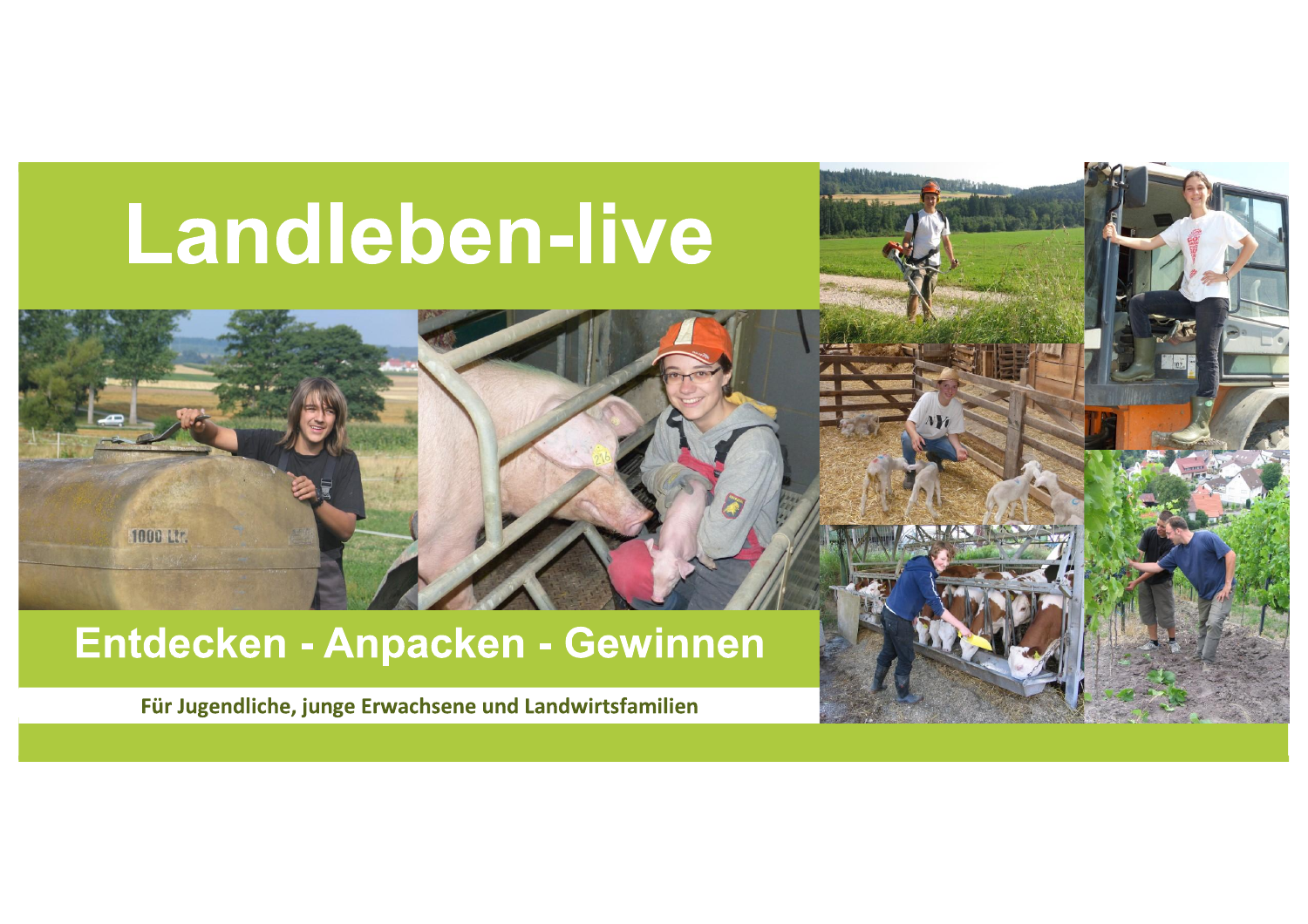#### Landleben-live 1.0 + + Landwirtschaft entdecken und Neues kennenlernen + +

#### **Entdecken**

Raus aus der vertrauten Umgebung, raus aufs Land, raus an die frische Luft: Für einige Zeit auf einem Bauernhof leben und mitarbeiten - im Stall, auf dem Feld, in der Natur. Die Schulbank eintauschen mit aktiver Betätigung an der frischen Luft. Sehen, wie wächst und gedeiht, was tagtäglich als Mahlzeit auf unsere Tische kommt.





#### **Anpacken**

Landleben-live heißt mit anpacken, mal mit der Heugabel, mal mit dem Putzlappen. Man hilft bei der Ernte, packt im Stall mit an, hilft im Haushalt oder bei der Betreuung der Kinder. Landleben-live heißt zusammenleben und zusammenarbeiten mit anderen. mit der Gastfamilie, mit Jung und Alt. Vielseitige Aufgaben brauchen viele Hände, viel Köpfchen mit unterschiedlichen Fähigkeiten und Fertigkeiten.

#### **Gewinnen**

Sich selber ausprobieren in einem neuen Umfeld, in einer anderen Familie, in einer neu zu entdeckenden Region. Andere Lebensgewohnheiten, andere Ansichten, ein anderes I eben kennenlernen - eben Landwirtschaft live erleben: Das Leben in und mit der Landwirtschaft. das Leben auf dem Land, im Dorf mit allem, was dazu gehört.



#### Entdecken - Anpacken - Gewinnen

#### Jugendliche und junge Erwachsene

verbringen ihre Ferien aktiv auf Bauernhöfen in Baden-Württemberg.

#### **Motivation**

- © Interesse an Landwirtschaft.
- © Interesse, eine Gastfamilie kennenzulernen.
- © Lust, mit anzupacken.

#### Gastfamilien

- © Landwirtsfamilien mit unterschiedlichen Betriebszweigen, Betriebsgrößen und Wirtschaftsweisen.
- © Voll-, Zu-, und Nebenerwerbsbetriebe, Gemischtbetriebe wie spezialisierte Betriebe.
- © Landwirtsfamilien, die sich für Jugendliche interessieren und Freude daran haben, Jugendlichen das Landleben, das Leben in der Landwirtschaft über ihre Mithilfe näher zu bringen.

+ + Landleben-live ist eine Angebot des Evang. Bauernwerks in Württemberg e.V. + +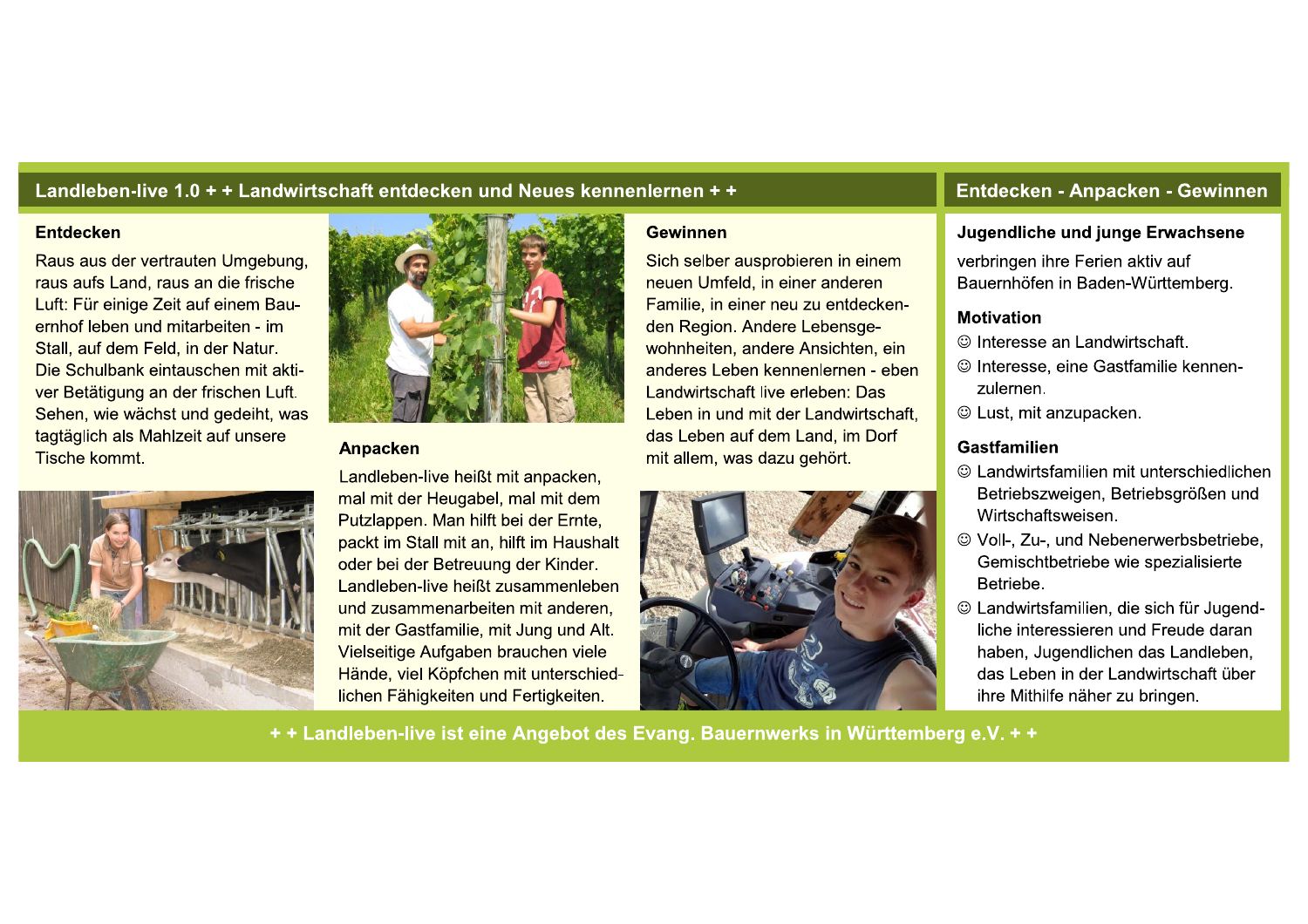#### Landleben-live 2.0 + + Berufliche Orientierung in der Landwirtschaft + +

#### Landwirt\*in - ein Beruf mit Zukunft

Landwirtschaft ist Traktorfahren. Stallarbeit und noch viel mehr! Landwirt\*in ist ein Beruf mit Herz. Hand und Verstand. Landwirt\*in kann man auch ohne Hof werden. Ob mit oder ohne eigenen Hof, Landwirtschaft ist vielseitig und zukunftsfähig: Landwirtschaft sichert die Ernährung, produziert nachwachsende Rohstoffe, erhält und entwickelt Kulturlandschaft.





Landwirt\*in - was es dazu braucht

- © Freude an der Arbeit in der Natur. mit Tieren, Pflanzen und Technik. © Ein gutes Auge.
- © Engagement und Disziplin.
- © Köpfchen: Gute Ausbildung, Kreativität, Ideenfreudigkeit.
- © Kommunikationsfähigkeit und Teamfähigkeit: In der Familie, mit Geschäftspartnern, Kunden, Mitarbeitern und der Gesellschaft.

#### Landwirtschaft erkunden

Das Berufsfeld Landwirtschaft erkunden, ausprobieren, ob Landwirtschaft die richtige Berufswahl ist: "Ist Landwirt\*in der Beruf, der zu mir passt? Bringe ich die Voraussetzungen dafür mit?" Landleben-live bietet Orientierung und Entscheidungshilfe. Wir vermitteln motivierte Jugendliche in engagierte Landwirtsfamilien, auf interessante Betriebe.



#### **Berufsorientierung Landwirtschaft**

#### Schülerinnen und Schüler

- © Schülerinnen und Schüler, die sich für einen landwirtschaftlichen oder hauswirtschaftlichen Beruf interessieren.
- © Jugendliche ohne landwirtschaftlichen Betrieb, die beruflich in die Landwirtschaft einsteigen möchten sowie
- © Jugendliche aus der Landwirtschaft, die noch nicht sicher wissen, ob und ggf. für welche landwirtschaftliche Ausbildung sie sich entscheiden sollen.

#### Vermittlung erfolgt

- © in Landwirtsfamilien, auf Höfe mit unterschiedlichen betrieblichen Schwerpunkten, Betriebszweigen, Betriebsgrößen und Wirtschaftsweisen,
- © vorwiegend auf Vollerwerbsbetriebe,
- © bevorzugt auf zukunftsfähige Betriebe bzw. anerkannte landwirtschaftliche Ausbildungsbetriebe.

+ + Landleben-live ist eine Angebot des Evang. Bauernwerks in Württemberg e.V. + +